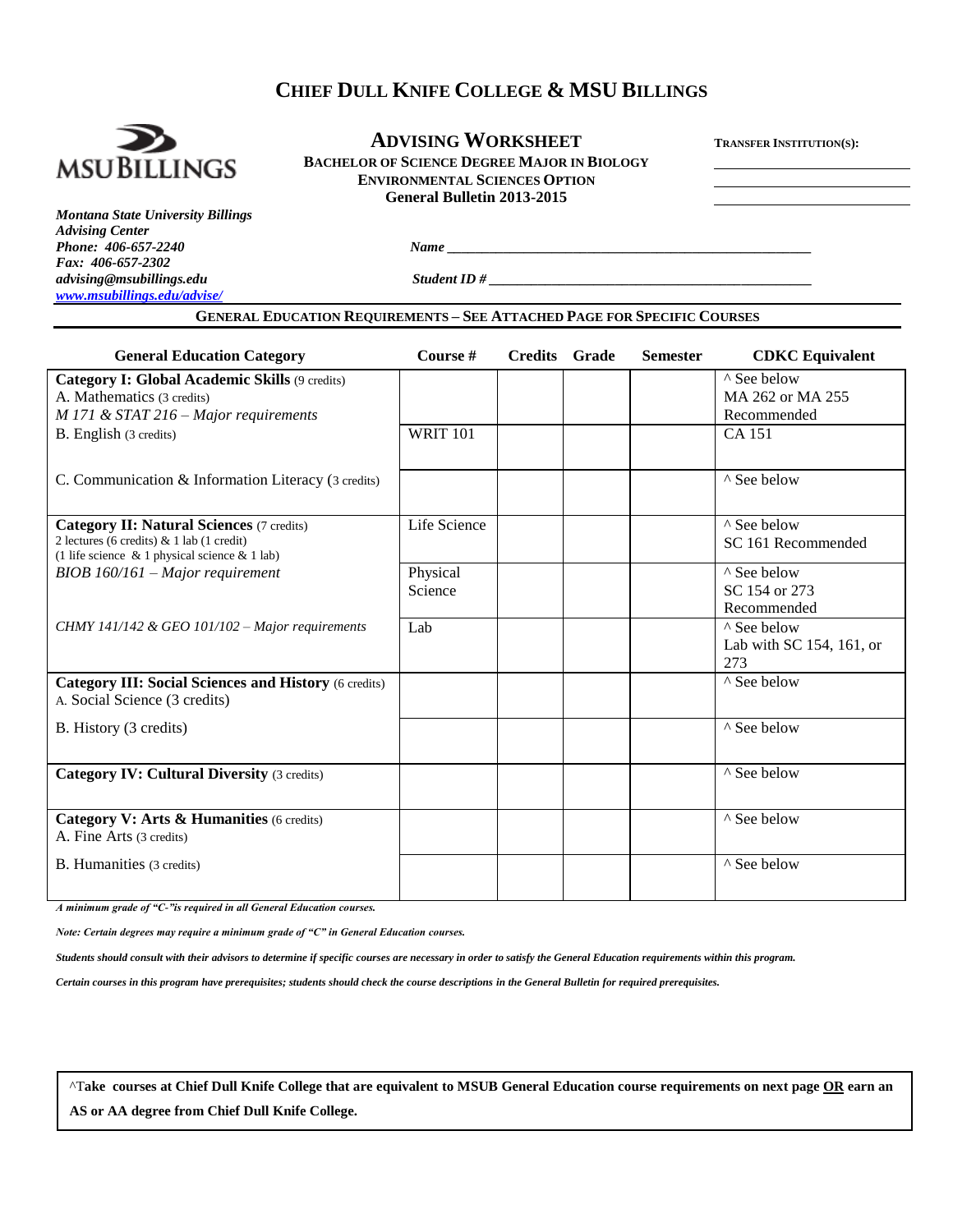# **GENERAL EDUCATION REQUIREMENTS**

|             |      | <b>CATEGORY I: GLOBAL ACADEMIC SKILLS</b><br>9 credits         |                  |
|-------------|------|----------------------------------------------------------------|------------------|
|             |      | Students are required to take one course from each subcategory |                  |
|             |      | <b>Subcategory A - Mathematics</b><br>3 credits                |                  |
| М           | 105  | Contemporary Mathematics                                       | 3                |
| М           | 114  | <b>Extended Technical Mathematics</b>                          | 3                |
| М           | 121  | College Algebra                                                | 3                |
| М           | 122  | College Trigonometry                                           | 3                |
| М           | 131  | Mathematics for Elementary Teachers II                         | 3                |
| М           | 143  | <b>Finite Mathematics</b>                                      | 4                |
| M           | 171  | Calculus I                                                     | $\boldsymbol{4}$ |
| <b>STAT</b> | 141  | <b>Introduction to Statistical Concepts</b>                    | 3                |
| <b>STAT</b> | 216  | <b>Introduction to Statistics</b>                              | 4                |
|             |      | 3 credits<br><b>Subcategory B - English</b>                    |                  |
| WRIT        | 101  | College Writing I                                              | 3                |
| WRIT        | 121  | Introduction to Technical Writing                              | 3                |
| WRIT        | 122. | <b>Introduction to Business Writing</b>                        | 3                |
| WRIT        | 201  | College Writing II                                             | 3                |
| WRIT        | 220  | Business & Professional Writing                                | 3                |
| WRIT        | 221  | <b>Intermediate Technical Writing</b>                          | 3                |
|             |      | Subcategory C- Communication & Information Literacy 3 credits  |                  |
| <b>BMIS</b> | 150  | Computer Literacy                                              | 3                |
| <b>COMX</b> | 111  | Introduction to Public Speaking                                | 3                |
| <b>COMX</b> | 115  | Introduction to Interpersonal Communication 3                  |                  |
| LSCI        | 125  | Research in the Information Age                                | 3                |

**CATEGORY II: NATURAL SCIENCES 6 cr. lecture & 1 cr. lab**

*Students are required to take one course from each subcategory and at least one corresponding lab or SCIN 101, 102, 103 & 104*

| at least one corresponaing lab or SCIN 101, 102, 103 & 104 |     |                                                    |                                  |  |
|------------------------------------------------------------|-----|----------------------------------------------------|----------------------------------|--|
|                                                            |     | <b>Subcategory A - Life Sciences</b>               | 3-4 credits                      |  |
| <b>BIOB</b>                                                | 101 | Discover Biology                                   | 3                                |  |
| <b>BIOB</b>                                                | 102 | Discover Biology Lab                               | 1                                |  |
| <b>BIOB</b>                                                | 160 | <b>Principles of Living Systems</b>                | 3                                |  |
| BIOB                                                       | 161 | <b>Principles of Living Systems Lab</b>            | 1                                |  |
|                                                            |     | <b>Subcategory B – Physical Sciences</b>           | 3-4 credits                      |  |
| <b>ASTR</b>                                                | 110 | Introduction to Astronomy                          | 3                                |  |
| ASTR                                                       | 111 | Introduction to Astronomy Lab                      | 1                                |  |
| <b>CHMY</b>                                                | 121 | Introduction to General Chemistry                  | 3                                |  |
| <b>CHMY</b>                                                | 122 | Introduction to General Chemistry Lab              | 1                                |  |
| <b>CHMY</b>                                                | 141 | College Chemistry I                                | 3                                |  |
| <b>CHMY</b>                                                | 142 | <b>College Chemistry LabI</b>                      | $\boldsymbol{l}$                 |  |
| GEO                                                        | 101 | <b>Introduction to Physical Geology</b>            | 3                                |  |
| GEO                                                        | 102 | <b>Introduction to Physical Geology Lab</b>        | $\boldsymbol{l}$                 |  |
| <b>GPHY</b>                                                | 112 | Introduction to Physical Geography Lab             | $\mathbf{1}$                     |  |
| <b>GPHY</b>                                                | 111 | Introduction to Physical Geography                 | 3                                |  |
| PHSX                                                       | 103 | Our Physical World                                 | 3                                |  |
| <b>PHSX</b>                                                | 104 | Our Physical World Lab                             | $\mathbf{1}$                     |  |
| <b>PHSX</b>                                                | 205 | College Physics I                                  | 3                                |  |
| <b>PHSX</b>                                                | 206 | College Physics I Lab                              | $\mathbf{1}$                     |  |
| PHSX                                                       | 105 | Fundamentals of Phys Sci                           | 3                                |  |
| <b>PHSX</b>                                                | 106 | Fundamentals of Phys Sci Lab                       | 1                                |  |
|                                                            |     | <b>Subcategories A and B - Integrated Sciences</b> | <b>7</b> credits                 |  |
|                                                            |     | SCIN 101, 102, 103 $&$ 104 Integrated Sciences     | $3, \frac{1}{2}, 3, \frac{1}{2}$ |  |

|  | <b>CATEGORY III: SOCIAL SCIENCES AND HISTORY</b> | 6 credits |
|--|--------------------------------------------------|-----------|
|--|--------------------------------------------------|-----------|

| Students are required to take one course from each subcategory |     |                                        |           |  |
|----------------------------------------------------------------|-----|----------------------------------------|-----------|--|
|                                                                |     | <b>Subcategory A – Social Sciences</b> | 3 credits |  |
| <b>ANTY</b>                                                    | 217 | Physical Anthropology & Archeology     | 3         |  |
| <b>BGEN</b>                                                    | 105 | Introduction to Business               | 3         |  |
| <b>COMX</b>                                                    | 106 | Communicating in a Dynamic Workplace   | 3         |  |
| <b>ECNS</b>                                                    | 201 | Principles of Microeconomics           | 3         |  |
| <b>ECNS</b>                                                    | 202 | Principles of Macroeconomics           | 3         |  |
| EDU                                                            | 105 | <b>Education and Democracy</b>         | 3         |  |
| <b>GPHY</b>                                                    | 141 | Geography of World Regions             | 3         |  |
| HTH                                                            | 110 | Personal Health and Wellness           | 3         |  |
| <b>PSCI</b>                                                    | 210 | Introduction to American Government    | 3         |  |
| <b>PSCI</b>                                                    | 220 | Introduction to Comparative Government | 3         |  |
| <b>PSYX</b>                                                    | 100 | Introduction to Psychology             | 3         |  |
| <b>PSYX</b>                                                    | 231 | Human Relations                        | 3         |  |
| <b>SOCI</b>                                                    | 101 | Introduction to Sociology              | 3         |  |
| SOCI                                                           | 201 | Social Problems                        |           |  |

|             |     | <b>Subcategory B - History</b>          | 3 credits |
|-------------|-----|-----------------------------------------|-----------|
| HSTA        | 101 | American History I                      |           |
| HSTA        | 102 | American History II                     | 3         |
| <b>HSTR</b> | 101 | <b>Western Civilization I</b>           | 3         |
| <b>HSTR</b> | 102 | <b>Western Civilization II</b>          | 3         |
| <b>HSTR</b> | 103 | Honors Western Civilization I           | 3         |
| <b>HSTR</b> | 104 | Honors Western Civilization II          | 3         |
| <b>PSCI</b> | 230 | Introduction to International Relations | 3         |

| <b>CATEGORY IV: CULTURAL DIVERSITY</b><br>3 credits |     |                                             |   |  |  |
|-----------------------------------------------------|-----|---------------------------------------------|---|--|--|
| A&SC/WGSS 274                                       |     | Women, Culture, and Society                 | 3 |  |  |
| <b>ANTY</b>                                         | 220 | Culture and Society                         | 3 |  |  |
| ARTH                                                | 160 | Global Visual Culture                       | 3 |  |  |
| <b>COMX</b>                                         | 212 | Introduction to Intercultural Communication | 3 |  |  |
| <b>GPHY</b>                                         | 121 | Human Geography                             | 3 |  |  |
| <b>HTH</b>                                          | 270 | Global Health Issues                        | 3 |  |  |
| LIT                                                 | 230 | World Literature Survey                     | 3 |  |  |
| MUSI                                                | 207 | World Music                                 | 3 |  |  |
| <b>NASX</b>                                         | 105 | Introduction to Native American Studies     | 3 |  |  |
| <b>NASX</b>                                         | 205 | Native Americans in Contemporary Society    | 3 |  |  |
| PHI.                                                | 271 | Philosophy & Religion of India              | 3 |  |  |
| PHL                                                 | 272 | Philosophy & Religion of China/Tibet/Japan  | 3 |  |  |
| <b>REHA</b>                                         | 201 | Introduction to Diversity in Counseling     | 3 |  |  |
| <b>RLST</b>                                         | 170 | The Religious Quest                         |   |  |  |
| <b>SPNS</b>                                         | 150 | The Hispanic Tradition                      | 3 |  |  |

# **CATEGORY V: ARTS & HUMANITIES 6 credits**

| Students are required to take one course from each subcategory |     |                                                     |           |  |
|----------------------------------------------------------------|-----|-----------------------------------------------------|-----------|--|
|                                                                |     | <b>Subcategory A - Fine Arts</b>                    | 3 credits |  |
| <b>ARTZ</b>                                                    | 101 | Art Fundamentals                                    | 3         |  |
| ARTZ                                                           | 105 | Visual Language-Drawing                             | 3         |  |
| ARTZ.                                                          | 131 | Ceramics for Non-majors                             | 3         |  |
| CRWR                                                           | 240 | <b>Intro Creative Writing Workshop</b>              | 3         |  |
| FILM                                                           | 160 | Introduction to World Cinema                        | 3         |  |
| LIT                                                            | 270 | Film & Literature                                   | 3         |  |
| <b>MART</b>                                                    | 260 | <b>Computer Presentation and Animation</b>          | 3         |  |
| MUSI                                                           | 101 | <b>Enjoyment of Music</b>                           | 3         |  |
| MUSI                                                           | 114 | Band: MSUB Symphonic                                | 1         |  |
| <b>MUSI</b>                                                    | 131 | Jazz Ensemble I: MSUB                               | 1         |  |
| MUSI                                                           | 147 | Choral Ensemble: University Chorus                  | 1         |  |
| <b>THTR</b>                                                    | 101 | Introduction to Theatre                             | 3         |  |
| <b>THTR</b>                                                    | 120 | Introduction to Acting I                            | 3         |  |
|                                                                |     | <b>Subcategory B - Humanities</b>                   | 3 credits |  |
| <b>ARTH</b>                                                    | 150 | Introduction to Art History                         | 3         |  |
| <b>HON</b>                                                     | 121 | Perspectives and Understanding                      | 3         |  |
| <b>HON</b>                                                     | 281 | The American Intellectual Heritage (1620-1877) 3    |           |  |
| <b>HON</b>                                                     | 282 | The American Intellectual Heritage (1877-Present) 3 |           |  |
| LIT                                                            | 110 | Introduction to Literature                          | 3         |  |
| LIT                                                            | 240 | The Bible as Literature                             | 3         |  |
| PHL                                                            | 110 | Introduction to Ethics                              | 3         |  |
| PHL                                                            | 111 | Philosophies of Life                                | 3         |  |
|                                                                |     |                                                     |           |  |

#### **Total 31**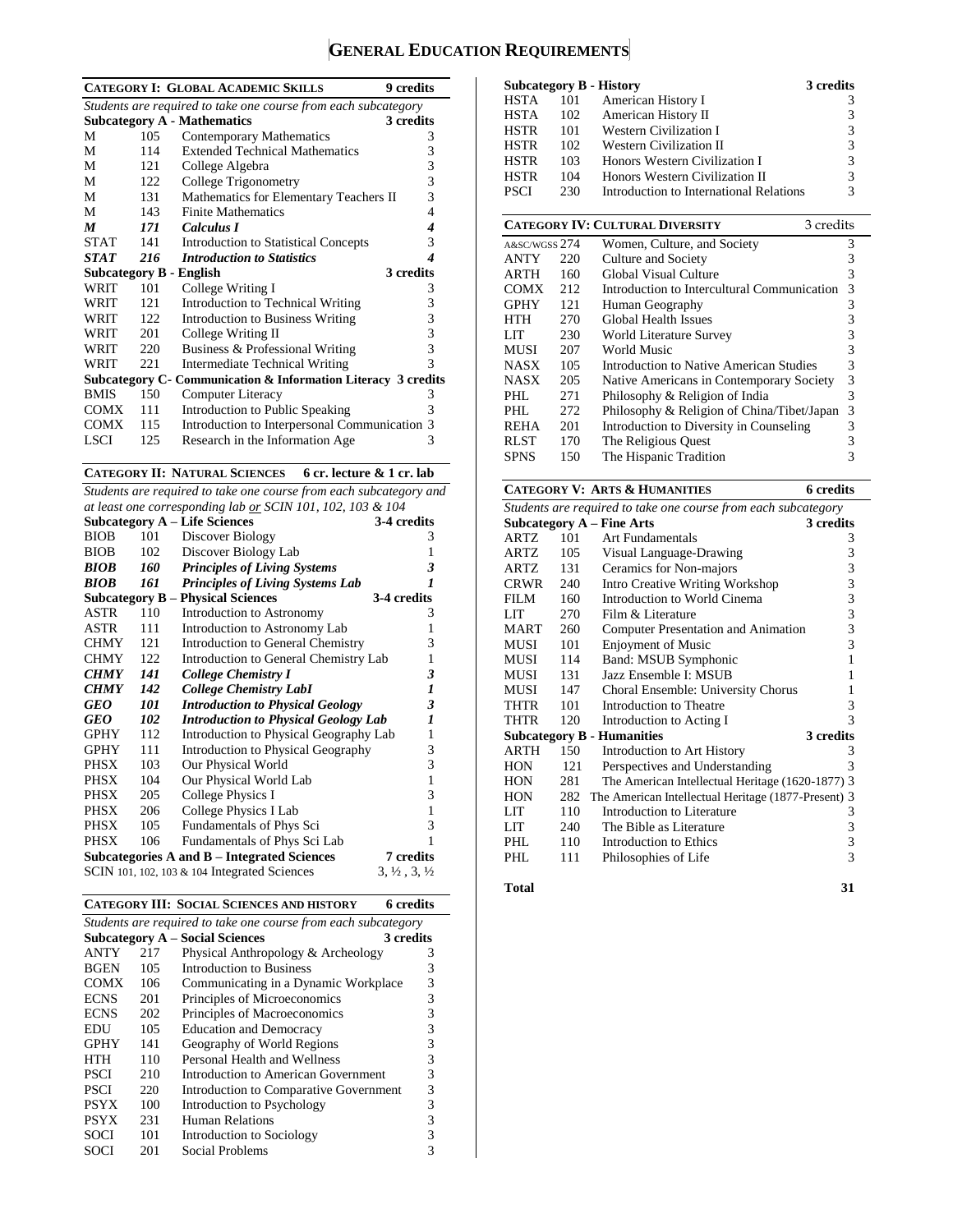|             |                                                                    | Course                                 | <b>Credits</b> | Grade | <b>Semester</b> | <b>CDKC</b> Equivalent |  |  |
|-------------|--------------------------------------------------------------------|----------------------------------------|----------------|-------|-----------------|------------------------|--|--|
|             | A minimum grade of C or better is required in all major coursework |                                        |                |       |                 |                        |  |  |
|             | <b>Biology Requirements</b>                                        |                                        |                |       |                 |                        |  |  |
| *BIOB       | 160                                                                | Principles of Living Systems           | 3              |       |                 | SC 161                 |  |  |
| $*$ BIOB    | 161                                                                | Principles of Living Systems Lab       |                |       |                 | Lab with SC 161        |  |  |
| <b>BIOB</b> | 170                                                                | Principles of Biological Diversity     | 3              |       |                 | SC 162                 |  |  |
| <b>BIOB</b> | 171                                                                | Principles of Biological Diversity Lab |                |       |                 | Lab with SC 162        |  |  |
| <b>BIOB</b> | 260                                                                | Cellular and Molecular Biology         | 3              |       |                 | No CDKC Equivalent     |  |  |
| <b>BIOB</b> | 261                                                                | Cellular and Molecular Biology Lab     | $\mathbf{1}$   |       |                 | No CDKC Equivalent     |  |  |
| <b>BIOM</b> | 360                                                                | General Microbiology                   | 3              |       |                 | No CDKC Equivalent     |  |  |
| <b>BIOM</b> | 361                                                                | General Microbiology Lab               |                |       |                 | No CDKC Equivalent     |  |  |
| <b>BIOE</b> | 370                                                                | General Ecology                        | 3              |       |                 | No CDKC Equivalent     |  |  |
| <b>BIOE</b> | 371                                                                | General Ecology Lab                    | 1              |       |                 | No CDKC Equivalent     |  |  |
| <b>BIOB</b> | 375                                                                | <b>General Genetics</b>                | 3              |       |                 | No CDKC Equivalent     |  |  |
| <b>BIOB</b> | 376                                                                | General Genetics Lab                   | 1              |       |                 | No CDKC Equivalent     |  |  |
| <b>BIOB</b> | $490$ or                                                           | Undergraduate Research                 | $\overline{2}$ |       |                 | No CDKC Equivalent     |  |  |
|             | 498                                                                | Internship/Cooperative Education       |                |       |                 |                        |  |  |
| <b>BIOB</b> | 499                                                                | Senior Thesis/Capstone                 |                |       |                 | No CDKC Equivalent     |  |  |

### **Biology Electives (choose 8 credits from the following)**

| $\sim$<br><b>BIOB</b> | 425 | Advanced Cell and Molecular Biology     |   | No CDKC Equivalent |
|-----------------------|-----|-----------------------------------------|---|--------------------|
| <b>BIOB</b>           | 426 | Advanced Cell and Molecular Biology Lab |   | No CDKC Equivalent |
| <b>BIOE</b>           | 483 | Evolution and Ecology                   | 3 | No CDKC Equivalent |
| <b>BIOE</b>           | 484 | Evolution and Ecology Lab               |   | No CDKC Equivalent |
| <b>BIOO</b>           | 412 | <b>Animal Physiology</b>                | 3 | No CDKC Equivalent |
| <b>BIOO</b>           | 433 | <b>Plant Physiology</b>                 | 3 | No CDKC Equivalent |
| <b>BIOO</b>           | 434 | Plant Physiology Lab                    |   | No CDKC Equivalent |
| <b>BIOO</b>           | 435 | <b>Plant Systematics</b>                | C | No CDKC Equivalent |
| <b>BIOO</b>           | 436 | <b>Plant Systematics Lab</b>            | C | No CDKC Equivalent |

**Biology Total 35**

| <b>Chemistry Requirements</b> |     |                                   |   |  |                    |  |
|-------------------------------|-----|-----------------------------------|---|--|--------------------|--|
| *CHMY                         | 141 | College Chemistry I               |   |  | SC 273             |  |
| *CHMY                         | 142 | College Chemistry Lab I           |   |  | Lab with SC 273    |  |
| <b>CHMY</b>                   | 143 | College Chemistry II              |   |  | SC 274             |  |
| <b>CHMY</b>                   | 144 | College Chemistry Lab II          |   |  | Lab with SC 274    |  |
| <b>CHMY</b>                   | 211 | Elements of Organic Chemistry     | 3 |  | No CDKC Equivalent |  |
| <b>CHMY</b>                   | 212 | Elements of Organic Chemistry Lab |   |  | No CDKC Equivalent |  |

#### **Chemistry Electives (choose 8 credits from the following)**

| <b>BCH</b>  | 380 | Biochemistry                                     |  | No CDKC Equivalent |
|-------------|-----|--------------------------------------------------|--|--------------------|
| <b>BCH</b>  | 381 | Biochemistry Lab                                 |  | No CDKC Equivalent |
| <b>CHMY</b> | 311 | Analytical Chemistry – Quantitative Analysis     |  | No CDKC Equivalent |
| <b>CHMY</b> | 312 | Analytical Chemistry Lab – Quantitative Analysis |  | No CDKC Equivalent |
| <b>CHMY</b> | 421 | <b>Advanced Instrument Analysis</b>              |  | No CDKC Equivalent |
| <b>CHMY</b> | 422 | Advanced Instrument Analysis Lab                 |  | No CDKC Equivalent |

**Chemistry Total 20**